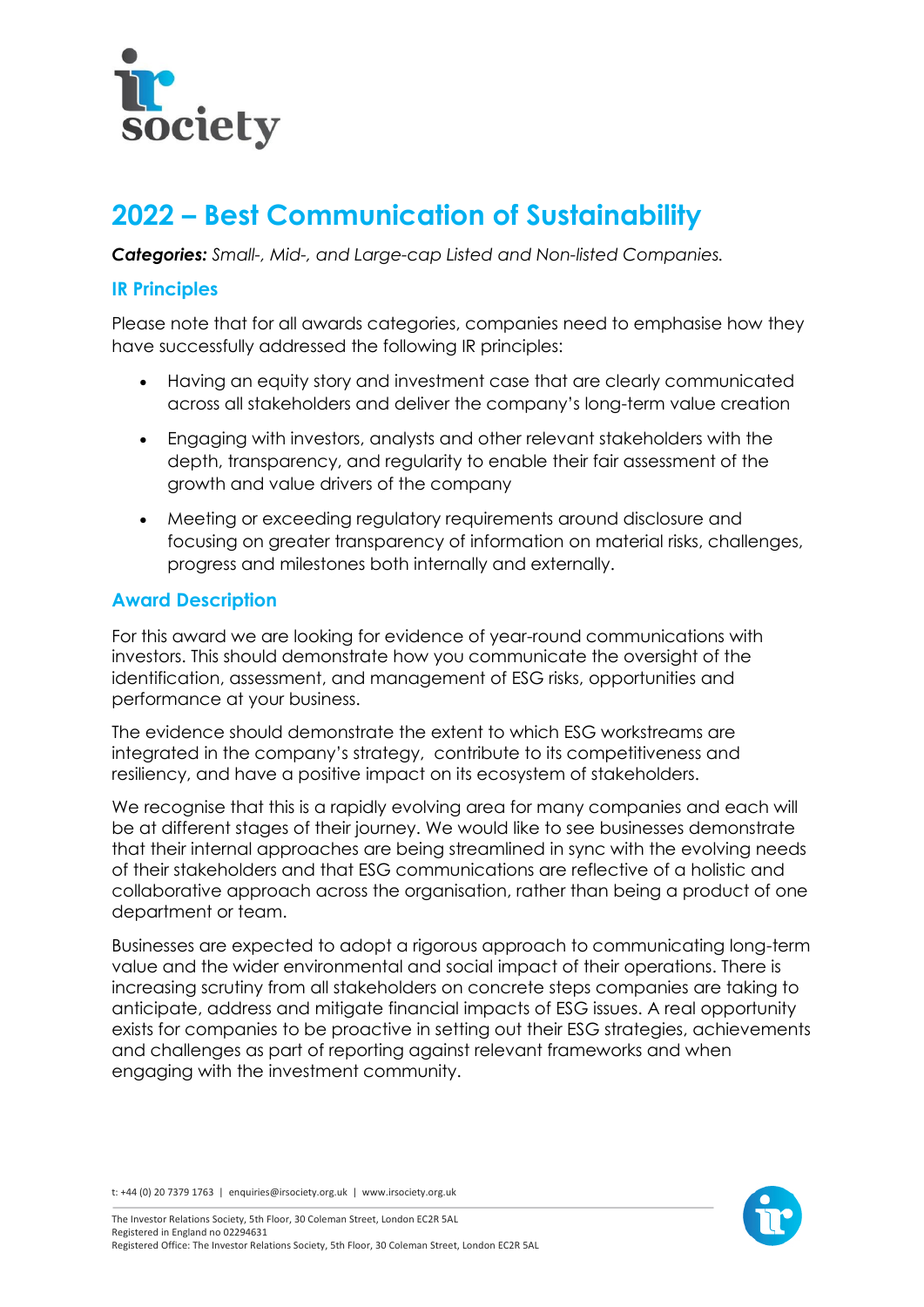

Overall, judges will be looking for evidence of a clearly defined approach, with a consistent and proactive point of view on material ESG issues and long-term value creation across all communications with investors.

| Some of the relevant ESG elements could cover but are not limited to: |                                                                                                                                                                              |
|-----------------------------------------------------------------------|------------------------------------------------------------------------------------------------------------------------------------------------------------------------------|
| Environment                                                           | Climate change, biodiversity impacts,<br>GHG emissions, water and waste                                                                                                      |
| Social                                                                | UN SDGs; safety and wellbeing; social<br>impact; diversity and inclusion; supply<br>chain; and inclusive growth                                                              |
| Governance                                                            | Oversight of non-financial issues, evidence<br>of stakeholder input, diversified expertise,<br>succession planning, effective culture<br>management and Board accountability |

#### **AWARD CRITERIA**

#### **Introduction**

Please provide concise but insightful answers to all questions below, keeping in mind the IR principles and individual awards description, and paying particular attention to what the judges are looking for. It would be helpful if you could highlight innovations, what you have done differently, and most importantly any evidence of success.

#### **Overview**

1. What are the most important issues/prioirties of ESG to your company and investment proposition, and how have you addressed these in your investor communications?





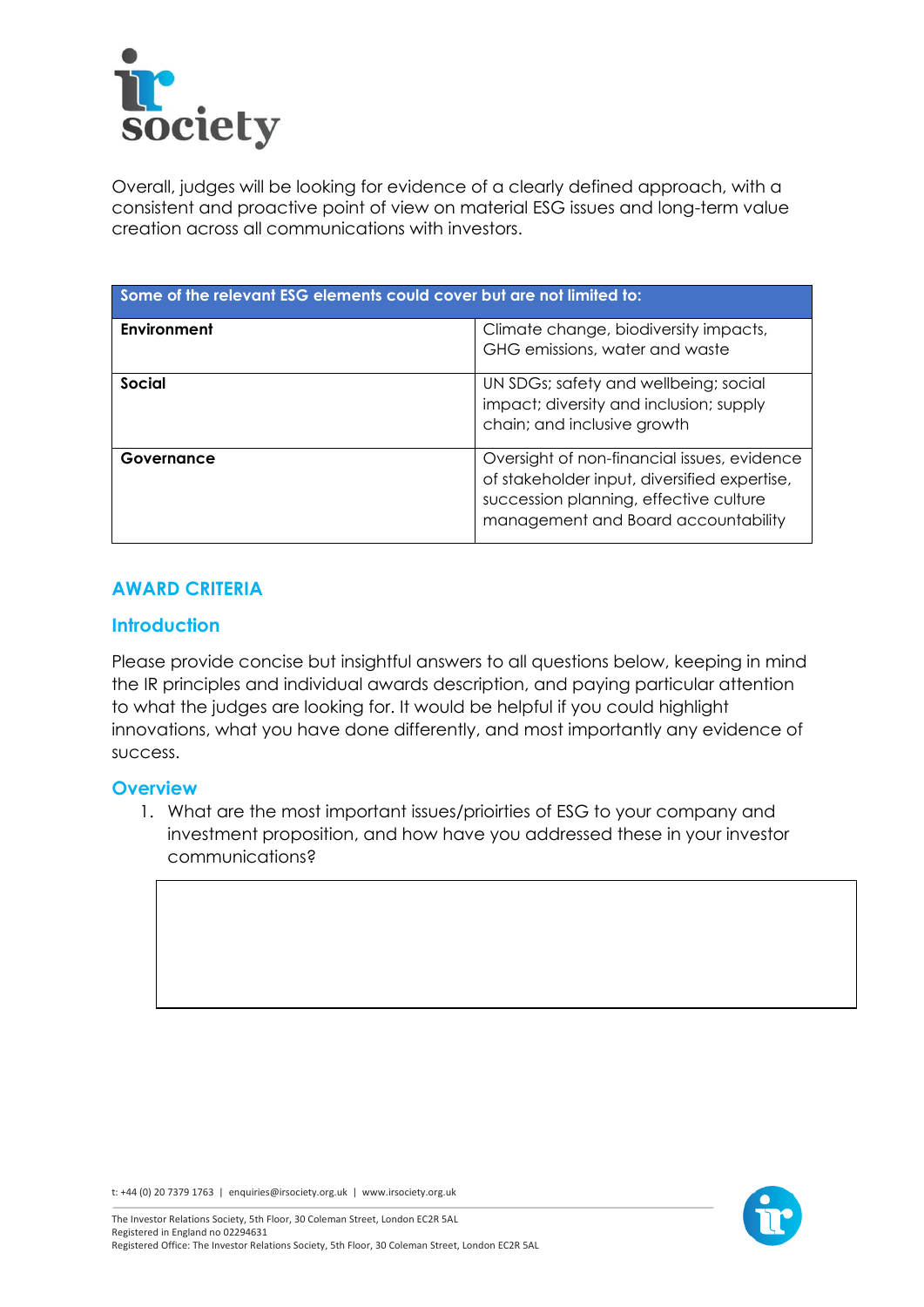

2. Who are your key stakeholders and how have you engaged them in the year to ensure you meet their communication needs?

## **Strategy & Approach**

1. How do you communicate your ESG strategy and how is it integrated with your investment proposition? Please outline any channels of communication beyond the Annual Report?

2. How have your ESG communications evolved?

3. How do you communicate the approach to oversight, identification and management of ESG risks, opportunities and performance?

4. Discuss how you have used various reporting frameworks to support your ESG communications?



t: +44 (0) 20 7379 1763 | enquiries@irsociety.org.uk | www.irsociety.org.uk